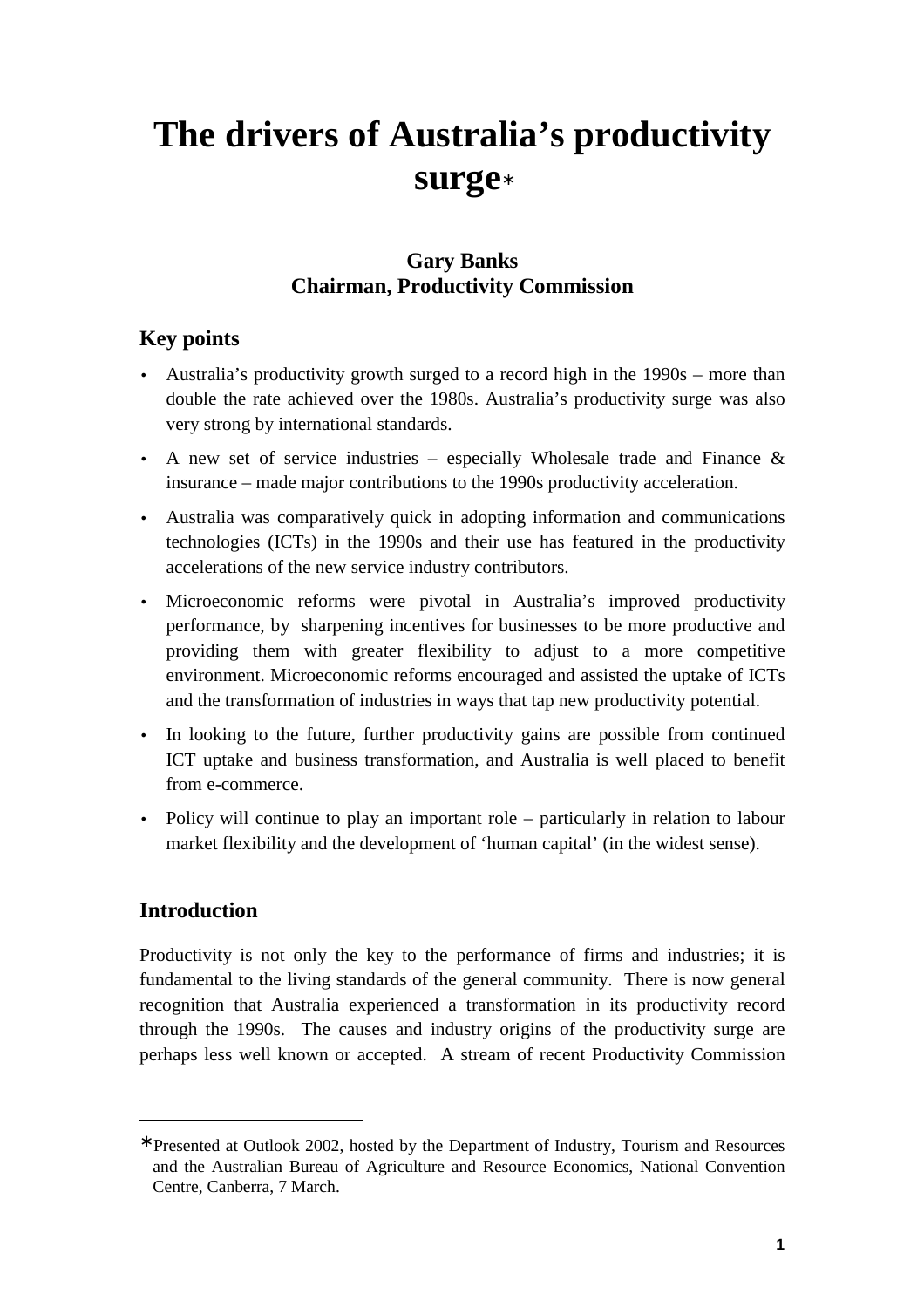research has provided some useful insights, not only reaffirming the role of microeconomic reform, but also revealing the mechanisms by which it has operated.

This paper draws heavily on that research to describe trends in Australia's productivity; the role of different industries in the recent acceleration; how ICT has played a part and the linkages to micro reform. But first, a few points on the concept and measurement of productivity itself.

### **Measuring productivity**

Productivity is, technically, the ratio of output produced to input used. Considered more broadly, productivity measures capture the ability of a nation to harness its physical and human resources to generate output (and income).

Productivity improvement can have connotations of minimising the use of inputs for example, adopting production processes that eliminate waste or unnecessary costs. But, equally and importantly, it can be thought of as maximising output — using resources in the production of goods and services that add most value.

Productivity is measured in two main ways:

- labour productivity the ratio of output produced per unit of labour used; and
- multifactor productivity the ratio of output produced per combined input of labour and capital (buildings, machinery and equipment, etc),

There are pluses and minuses with each of these measures and some care is needed in interpreting them.

*Labour* productivity can be relatively easy to measure, whether it be at the level of a firm, industry or national economy — requiring only that output and the number of employees or hours of work be quantified. (Measurement of output in some industries, particularly services, is difficult.) Labour productivity reflects how well resources are used in generating output, but there are some dangers in interpreting labour productivity as an indicator of worker efficiency. There are so many factors outside the control of workers — the amount of capital available, changes in technology, management expertise — that affect output and therefore labour productivity.

*Multifactor* productivity (or MFP) is conceptually a better measure of efficiency of resource use than labour productivity, since it includes the two major elements labour and capital — on the input side. Improvements in efficiency are a major contributor to improvements in labour productivity and growth in per capita incomes. Indeed, the Commission has calculated that MFP growth accounted for about half the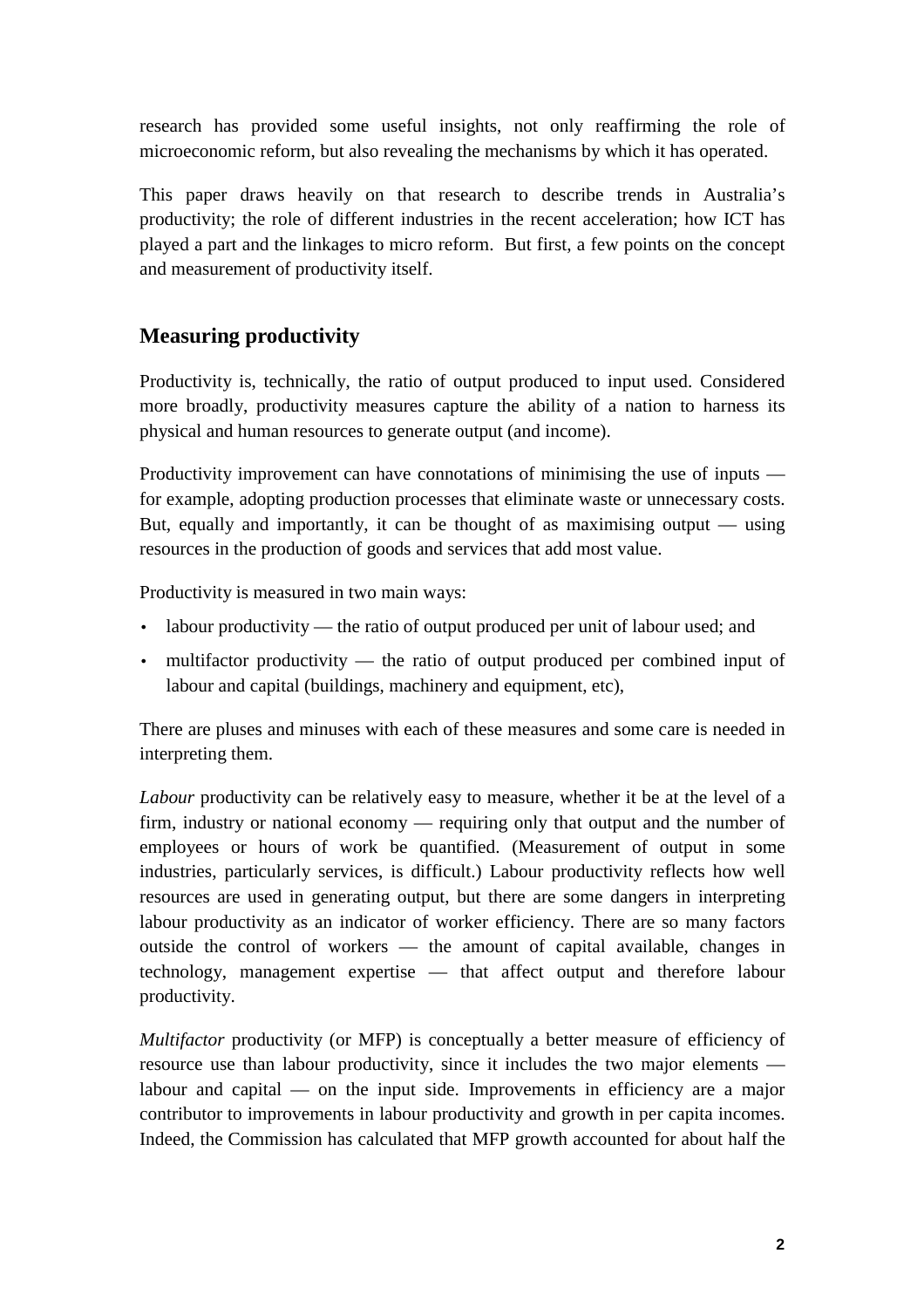labour productivity and average income growth from the mid-1960s to the end-1990s (Parham, Barnes, Roberts and Kennett 2000).

In practice, obtaining a reliable measure of capital input for a firm or industry can be problematic. However, the ABS has introduced new methods and refinements in recent years that have improved the measurement of capital input at the aggregate and broad industry levels.

In line with much of the Productivity Commission's work, this paper focuses on multifactor productivity.

#### **Trends in Australia's productivity**

Figure 1 illustrates three phases of Australia's productivity performance over the second half of the  $20<sup>th</sup>$  Century:

- strong productivity growth in the post-war period of reconstruction and expansion, through to the mid-1970s;
- a pronounced deceleration from the late-1970s through to the early 1990s; and
- a renewed surge in productivity growth from the early 1990s.

**Figure 1 Australia's multifactor productivity, 1964-65 to 2000-01**



Source: ABS 5204.0 and unpublished estimates.

The 1990s surge peaked in 1999-00. There was a downturn in 2000-01, as the economy (output growth) slowed and hours worked declined slightly, but the measured capital input continued to rise at its earlier pace. This downturn in productivity is more likely to be short-lived than indicative of a marked slowing in underlying trend, for reasons that I will come to.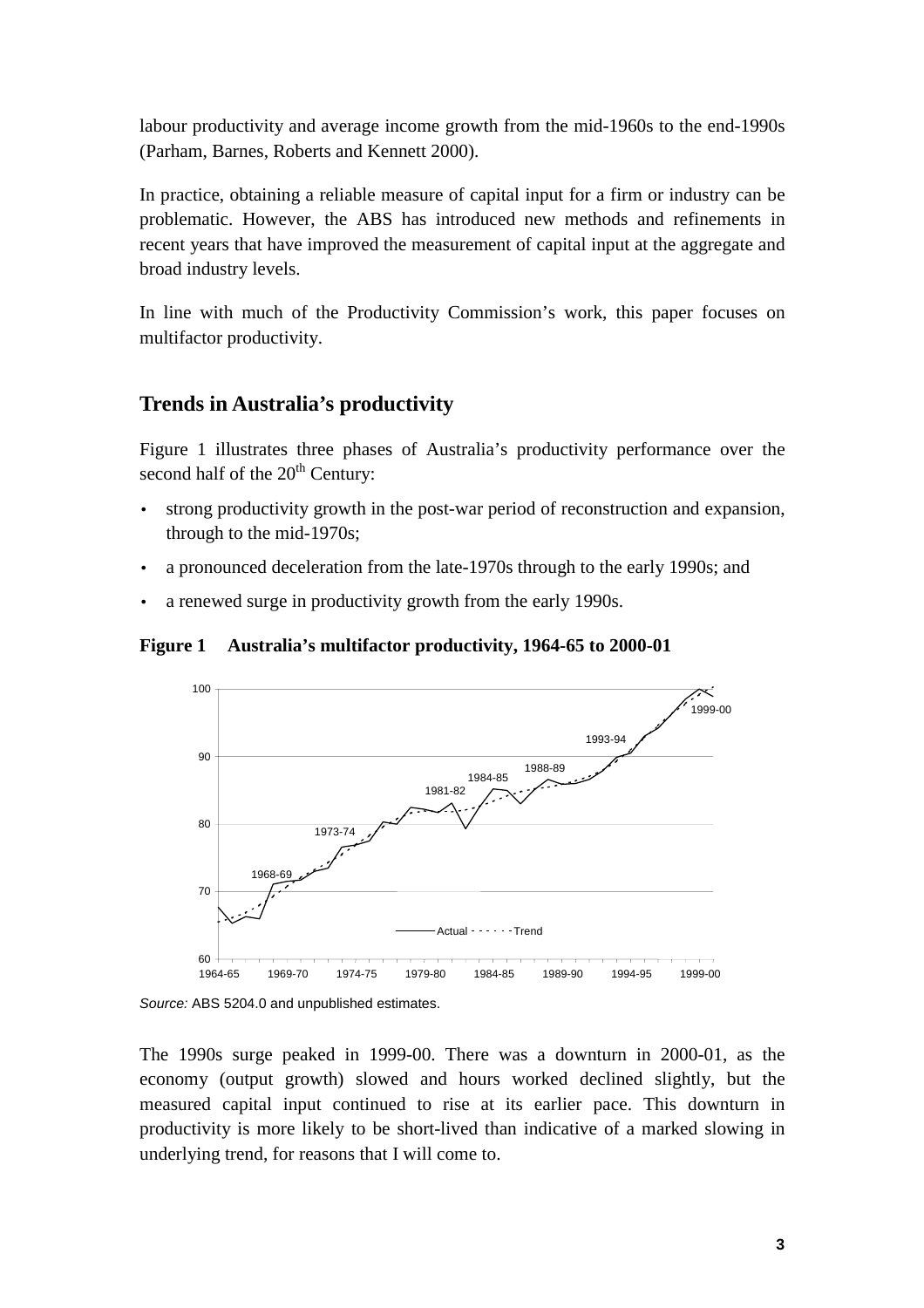It is apparent from the chart that the 1990s presented the longest period of continuous positive growth in MFP on record. Clearly, there was much more at work than a cyclical uplift out of the early 1990s recession.

The peak years in figure 1 define what is known as 'productivity cycles'. The 1990s cycle, for example, started in 1993-94 and ended in 1999-00. The ABS calculates the average rates of peak-to-peak growth and publishes them as indicators of underlying rates of productivity growth. Importantly, the use of peak-to-peak productivity cycles ensures that *business* cycles do not have spurious effects on estimates of productivity trends.1

Figure 2 shows the underlying rates of productivity growth over productivity cycles, as computed by the ABS. The rate of growth in labour productivity is indicated by the height of each column. The rate of multifactor productivity (MFP) growth is indicated by the black portion at the bottom of each column. The lighter shade in the top portion of each column represents the rate of 'capital deepening' — indicating increases in the use of capital per unit of labour.

#### **Figure 2 Growth in labour productivity and multifactor productivity over productivity cycles, 1964-65 to 1999-00**



Source: ABS 5204.0 and PC estimates.

-

Two important points are apparent from the chart:

• Firstly, it has been variations in MFP growth — in other words, efficiency — that have almost wholly accounted for variations in labour productivity growth. The

<sup>&</sup>lt;sup>1</sup> In contrast, Quiggin (2001a) makes productivity comparisons between business cycles. This can obscure important information about productivity growth that occurs independently of the business cycle, as happened in the 1990s. Quiggin (2001b) also claims that the 1990s surge in productivity is partly due to increases in capacity utilisation. But the strong growth in capital in the 1990s was more consistent with an increase in capacity than in its rate of utilisation (Parham, 2001).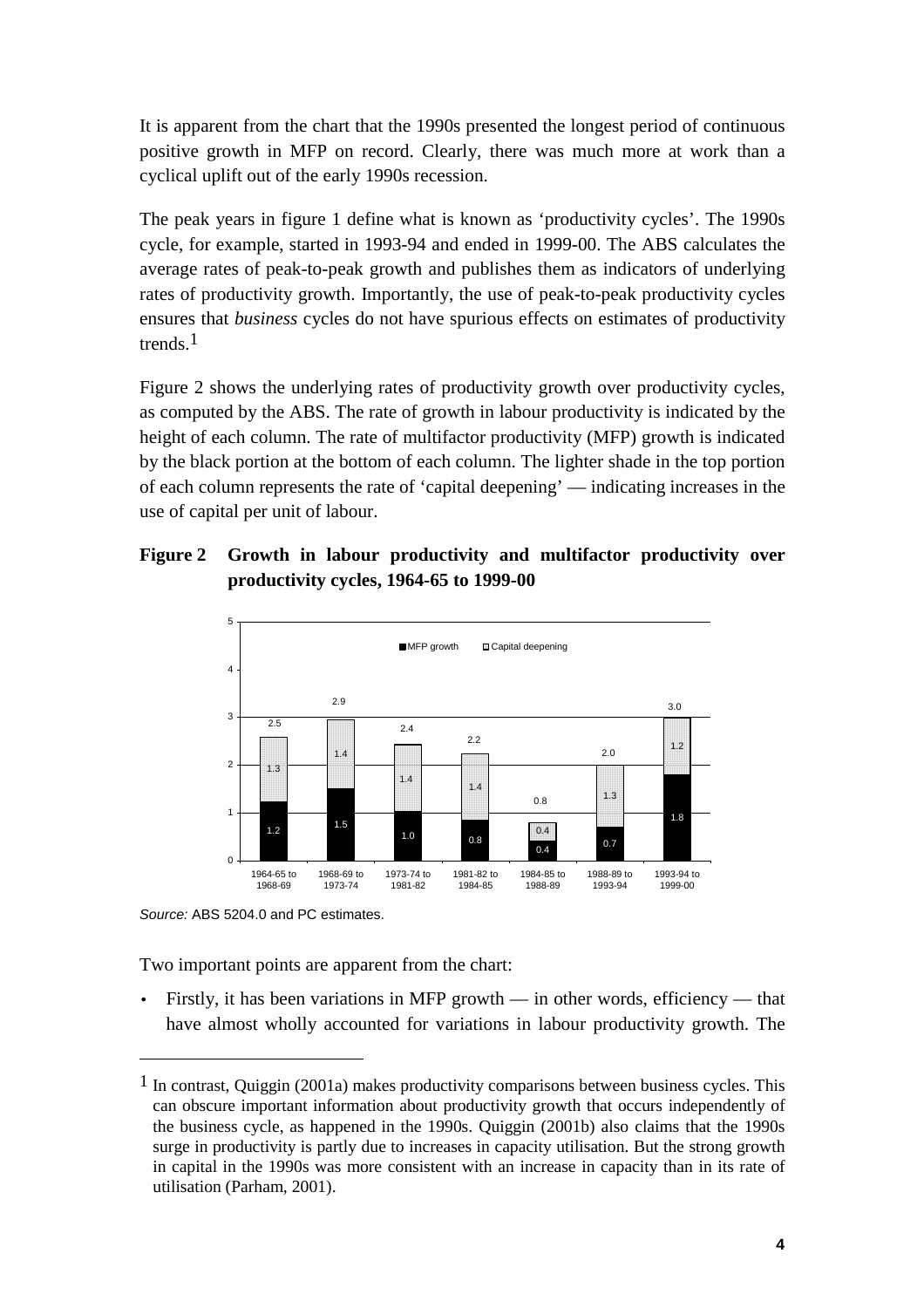rate of capital deepening has been fairly constant across the cycles (apart from the period of strong employment growth in the late 1980s).

• Secondly, the underlying rates of productivity growth — both for labour and MFP — were at record highs in the 1990s cycle. MFP grew at an annual average rate of 1.8 per cent, just over 1 percentage point (or 2½ times) higher than the previous average from the early 1980s.

Australia's productivity performance in the 1990s was also strong by *international* standards. Figure 3 shows that Australia was one of only three developed countries to experience a strong productivity acceleration in the 1990s.2 Furthermore, unlike the so-called Golden Age of the 1960s, there was no worldwide productivity boom in the 1990s.

The productivity acceleration in the US has received much attention, partly because of the importance of the US economy, but also because it appeared unexpectedly — at a stage in the business cycle when a *slowdown* in productivity growth would normally have occurred. However, according to the Productivity Commission's investigations, Australia's productivity surge started earlier than that of the United States and was of much greater magnitude (Parham, Roberts and Sun 2001).

#### **Figure 3 Changes in trend multifactor productivity growth in the 1990s in OECD countries<sup>a</sup>**



<sup>a</sup> Change in average annual rate of Productivity growth from 1980-89 to 1990-99 Source: **OECD 2001a** 

-

 $2$  International productivity comparisons should allow for the fact that productivity can grow relatively fast in countries that are in a process of 'catching up' to productivity leader countries. Australia outperformed the predicted rate of productivity growth that allows for catch-up among high-income OECD countries. This contrasts with the two earlier phases, when Australia's productivity growth was below the 'catch-up' benchmark.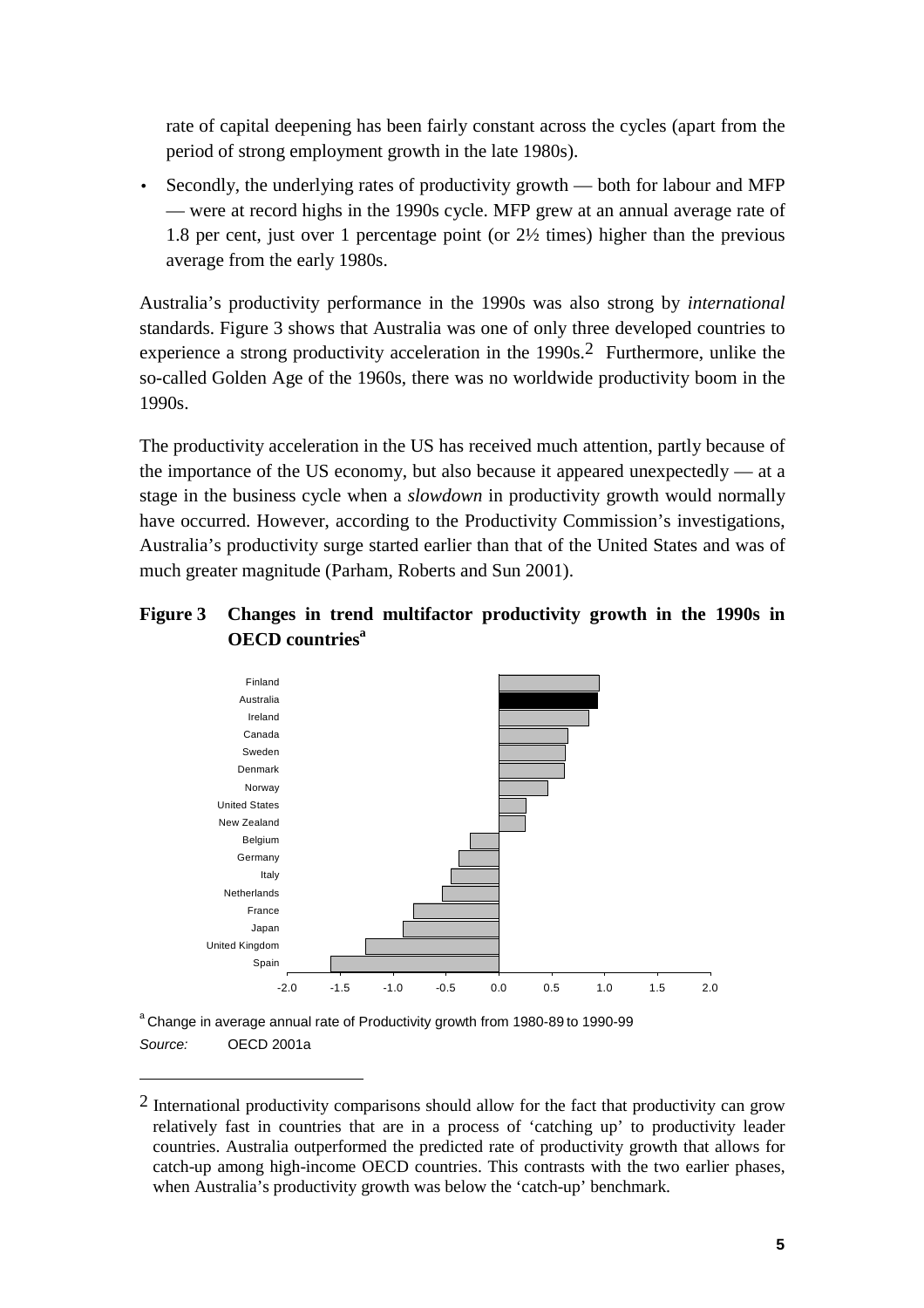The timing, strength and largely localised nature of Australia's productivity surge suggest that there were some peculiarly Australian explanations — at least in its early stages. A closer examination of the industries responsible for the improved performance provides some insights about those.

#### **Industry contributors to the productivity surge**

It should be said that industry productivity growth estimates need to be treated with a little more caution than do aggregate measures. Productivity is particularly difficult to measure accurately in some service industries. With that in mind, the industry contributors to the 1990s productivity surge came from unexpected quarters.

Figure 4 shows MFP growth rates in industry sectors over the past two productivity cycles. (Year-to-year estimates from 1974-75 are presented in appendix A.)

In the first cycle (1988-89 to 1993-94) there is evidence of relatively strong productivity growth in the 'traditional' contributors to aggregate productivity growth. These are Agriculture and Mining, with their typically strong underlying growth (notwithstanding some cyclical variation) and Manufacturing, which makes a major contribution to aggregate productivity growth — despite somewhat weaker performance — due to the sector's relatively large size.

These traditional sectors were joined in the 1980s and early 1990s by two other strong performers: Communication services and Electricity, gas & water. Their improved performance should not have been a surprise, given the major efficiencies achieved in these largely government enterprises through the microeconomic reforms in that period.



**Figure 4: Industry MFP growth over the last two productivity cycles**

Source: PC estimates based on unpublished ABS data.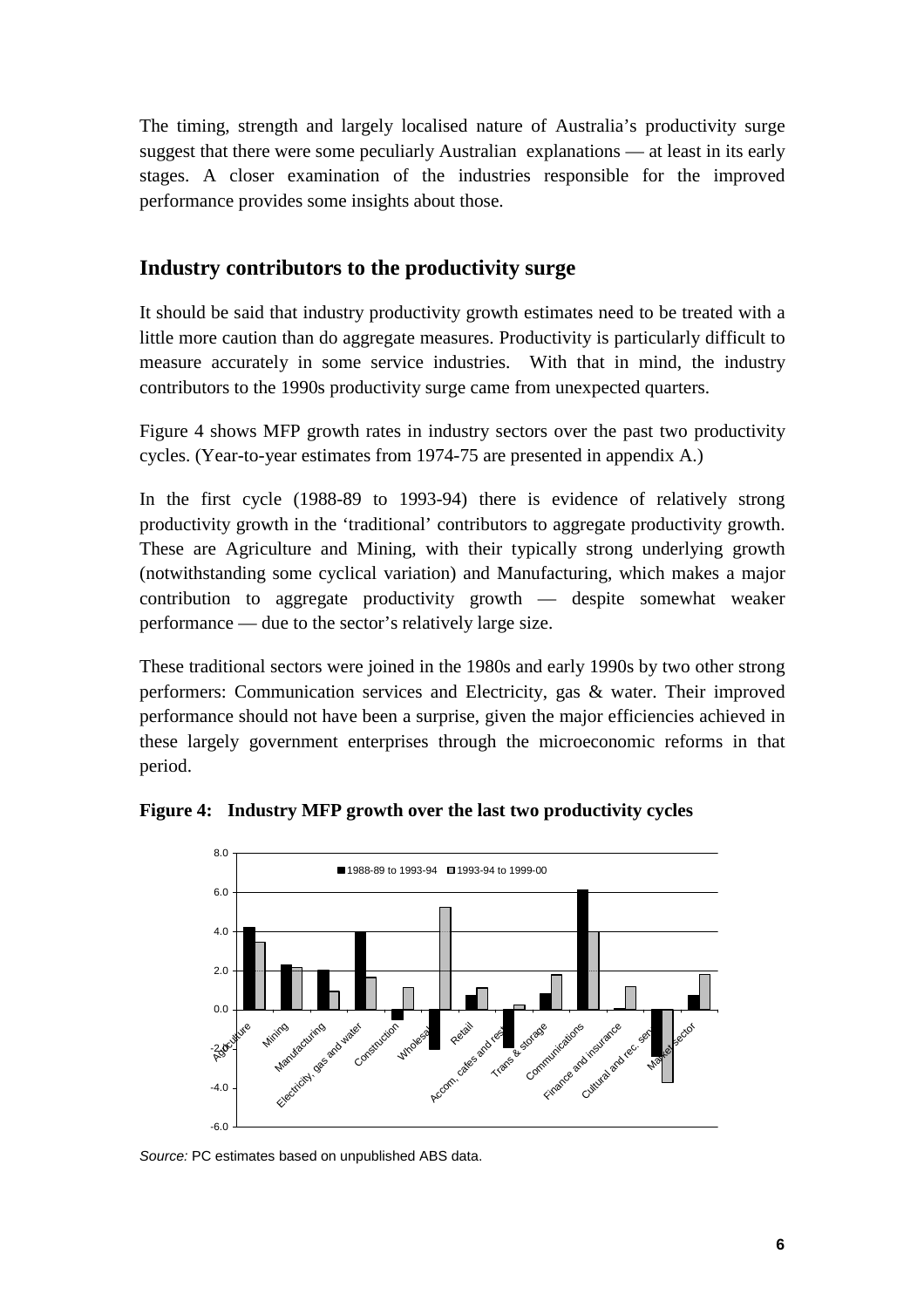It is notable that while productivity growth remained relatively strong in these sectors in the 1990s cycle (except for Manufacturing), they all experienced a deceleration compared with the previous cycle. None made a contribution to the productivity surge in the post-1993-94 cycle.

The stand-out performer in the more recent period was Wholesale trade, although other service industries also increased their rate of productivity growth.

Figure 5 depicts the extent to which different industries contributed to the increase in the rate of aggregate productivity growth from the first cycle (represented in the leftmost column) to the second (the right-most column). An industry's contribution to the productivity acceleration reflects both its productivity growth rate and its relative size. Those industries on the left side of the 'arch' are positive contributors to the acceleration, whereas those on the right are detractors. The chart shows the 'new' contributors to aggregate productivity growth to have been the following service industries:

- Wholesale trade (overwhelmingly);
- Construction
- Finance & insurance:
- Transport & storage; and
- a few other minor contributors.

The 'traditional' or 1980s contributors made negative contributions in the 1990s, particularly Manufacturing.





Source: Commission estimates based on unpublished ABS data.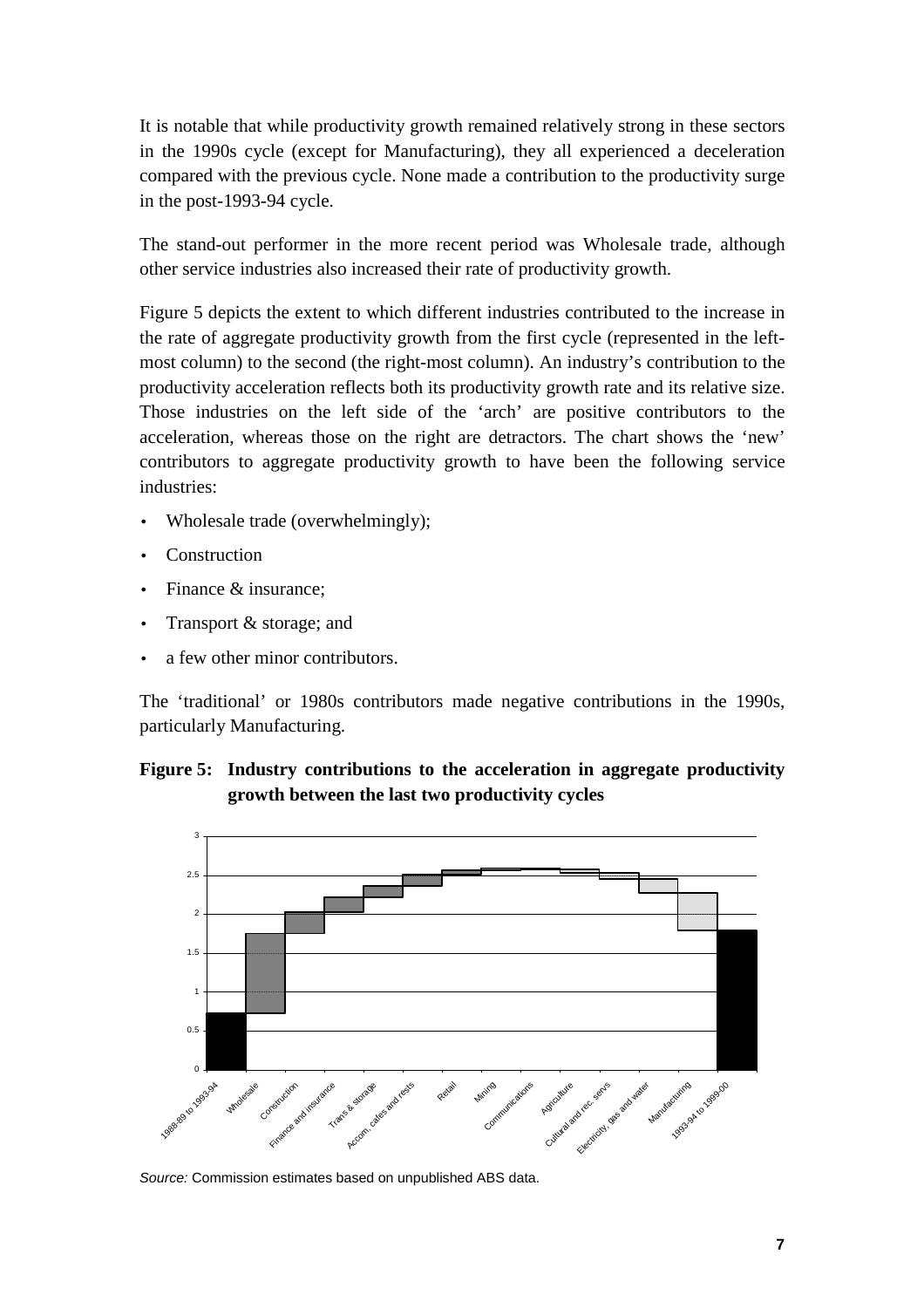#### **ICTs and the new service industry contributors**

Part of the success of the new service industry contributors can be explained, at least in an immediate or proximate sense, by their use of information and communication technologies (ICTs).

There has been a lot of interest in ICTs in the context of the US productivity acceleration. A key message that came out of early analyses of the US experience emphasised the productivity gains that arose directly through the *manufacture* of ICTs. More and more powerful microprocessors, computers and communications equipment were produced, with little or no increase in inputs. (See Gordon (2000) as a primary source.)

However, more and more evidence is emerging that the *use* or application of ICTs in the United States has also been important in generating that country's additional productivity growth (see, for example, Brynjolfsson and Hitt 2000, Stiroh 2001 and McGuikin and van Ark 2001). The importance of use (as well as production) was also a central finding in the OECD's recent *Growth Project*, which investigated the reasons for productivity and output differences across countries (OECD 2001a).

The Australian case confirms that *production* of ICTs is not necessary to access socalled 'new economy' productivity gains. Comparative OECD (2001b) data show:

- Australia's use of ICT equipment (hardware and software) to be relatively high among OECD countries:
	- Australia had the third highest investment in ICTs as a proportion of business investment in 1999.
	- Australia was also ranked third on Internet and e-commerce transactions (as measured by secure webservers).
- However, Australia's production of ICTs, in contrast to uptake, is relatively small.
	- Australia ranked only  $20<sup>th</sup>$  on the proportion of Manufacturing devoted to ICTs.
- On infrastructure indicators (for example, access paths and broadband availability) Australia scores a middle ranking (around 10th-13th).

The new service industry contributors to the productivity surge have links to the use of ICTs. But the links are complex. ICTs are general-purpose or enabling technologies that provide a platform for other innovations. As with other enabling technologies (like electricity) the big productivity gains do not come immediately or directly from the technology's availability, but from it being combined with complementary innovations, including in new products and production processes. These take time. They will generally require additional fixed investments and different work arrangements.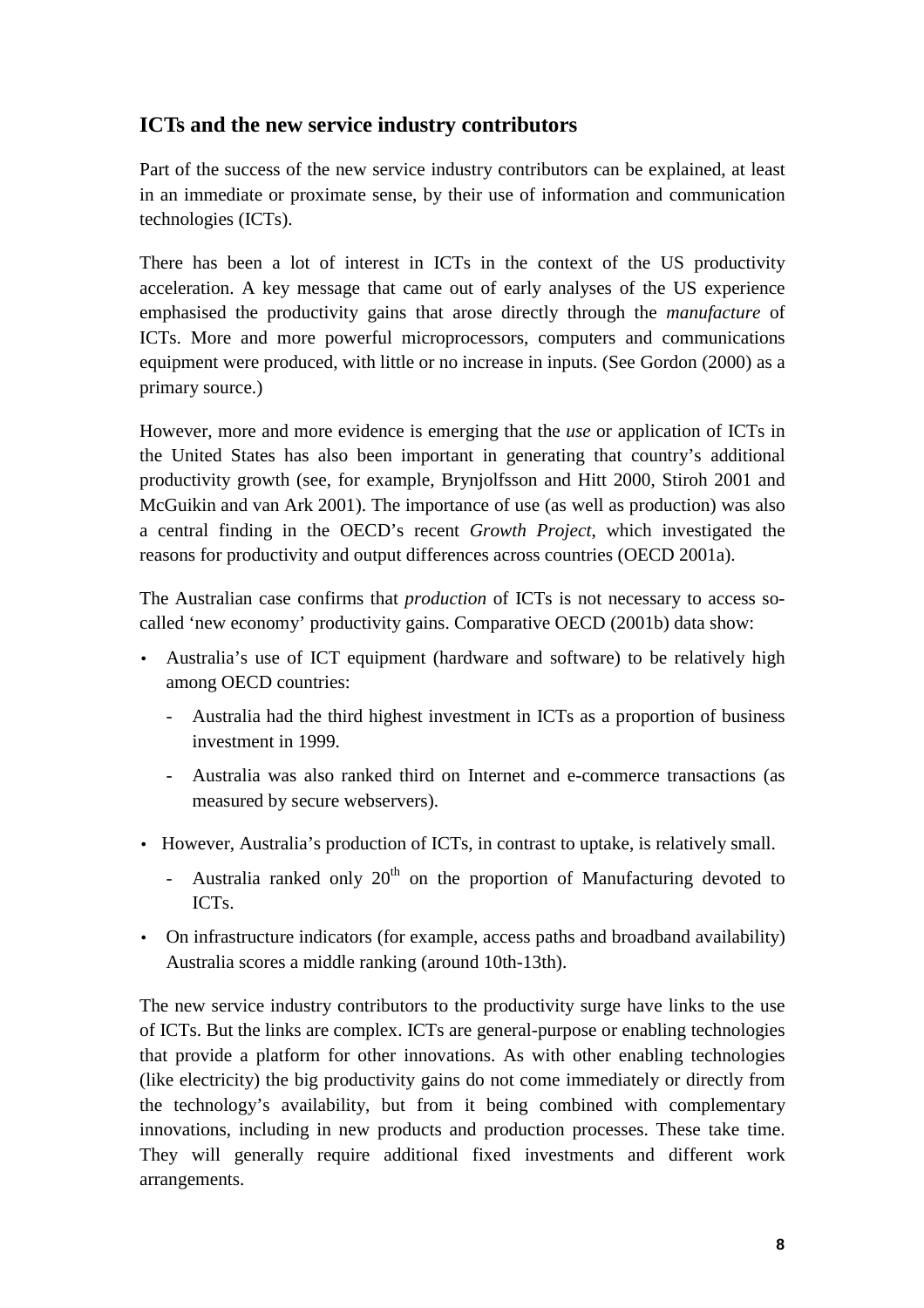Recent Productivity Commission research (Parham, Roberts and Sun 2001) has highlighted the following points:

- The use of ICTs and their contribution to aggregate productivity growth accelerated in the second half of the 1990s.
- Finance & insurance is a relatively high user of ICTs (on all indicators). So is Wholesale trade, depending on which indicator is used.
- The productivity gains in Finance & insurance appear to have been directly related to ICT use (development of new information-hungry products, for example, financial derivatives for risk-management; and automation of and electronic access to banking services). But looking across all industries there is no clear relationship between the intensity of ICT use and productivity growth.
- In many cases ICT-related productivity gains have been indirect by facilitating business transformation: in other words, changing what businesses do and how they do it.

The importance of this process of business transformation is well illustrated by earlier Commission analysis of the productivity gains in Wholesale trade (Johnston et al 2000). It emerged that wholesalers were not necessarily becoming much more IT intensive. Rather, they were using these technologies more productively. Bar-coding, scanning and picking technologies, together with inventory management systems, enabled businesses to streamline their operations and move away from storage-based to fast flow-through systems, reducing the need for additional storage (capital) and handling (labour).

A review of studies of IT use in US firms by Brynjolfsson and Hitt (2000) found that gains varied widely at the firm level. Firms needed time to work out what could be done and to undertake complementary investments in organisational change to maximise the gains. This encompassed innovations in product lines, management practices, work arrangements, supplier and customer relationships and so on. Flexibility and adaptation were key ingredients. The authors state:

'As computers become cheaper and more powerful, the business value of computers is limited less by computational capability and more by the ability of managers to invent new processes, procedures and organisational structures that leverage this capability.

This appears to have been corroborated by a major study of IT use in US firms conducted by McKinsey Global Institute (2001). McKinsey found that only in rare cases did IT directly deliver large productivity improvements. Two examples in the study are on-line retail securities trading and cellular equipment that enables better use of the available spectrum, where the product or service itself was well suited to IT. The study found that, in most cases, IT was only one among many tools that managers used to redesign core business processes, products or services. Competitive pressures were identified as the driving force behind such improved performance.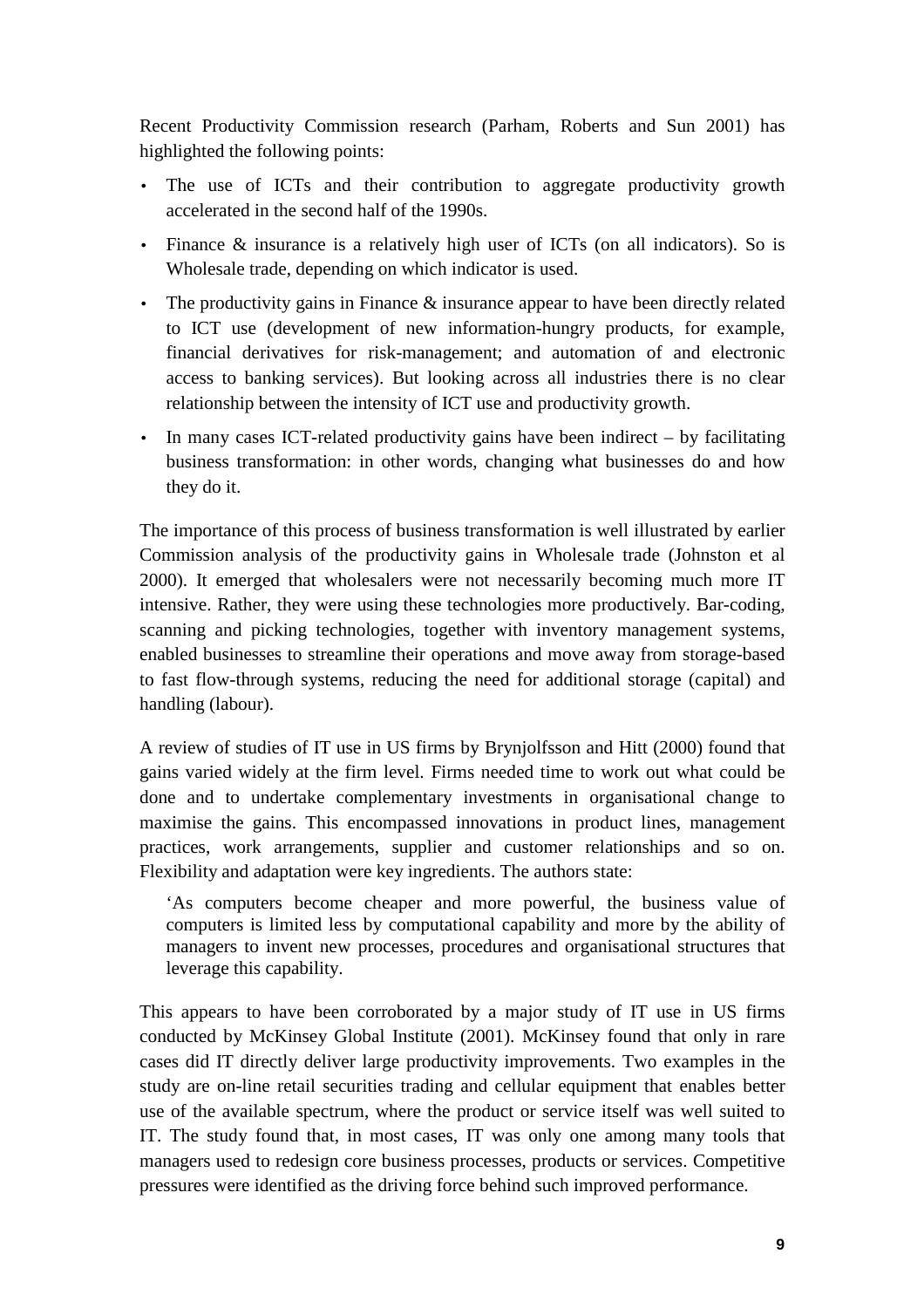#### **The microeconomic reform catalyst**

This brings us back to microeconomic reform in explaining the 'surprising' industry origins of Australia's productivity surge in the 1990s.

The recent Australian experience has provided some important insights about improving productivity performance:

- Advances in technology are not the only source of productivity growth;
- It is the rate of uptake of technology (not the mere existence of advances) that matters for improving productivity.
- Other facilitating changes within firms are required to get the full productivity potential out of new technologies.

At each step, microeconomic reform has played a significant role. It is worth elaborating briefly.

#### *Advances in technology are not the only source of productivity growth*

Economics textbooks often portray technological advance as the only or main source of productivity growth. In the long run, all things being the same, this may be true. But a significant contribution to Australia's improved productivity performance in the past decade has come from reductions in production inefficiencies — better organisation of production – rather than new technology.

This is clearly illustrated by the improved performance of government business enterprises (GBEs), which dominate the provision of Australia's economic infrastructure. As noted, these include energy, water and communications, as well as transport services. Microeconomic reforms have driven many of the productivity improvements in these areas by bringing clearer commercial incentives and disciplines to GBEs. The businesses have responded by more clearly defining what they do, adjusting manning levels and improving investment decisions. The Commission's recent case studies of GBE reform in transport and water services have revealed strong productivity responses (PC 1999).

The gains in productive efficiency have not been limited to GBEs. Reforms impacting on manufacturing have also played a significant role. The Vernon Committee (1965) was an early catalyst for those reforms. It demonstrated that Australia's productivity potential was not being fully tapped in Manufacturing because a complex, 'made-to-measure' tariff structure encouraged industry fragmentation with small scale production oriented toward the confined domestic market. Rationalisation of tariffs was expected to bring gains from specialisation and scale, with production geared more toward export markets.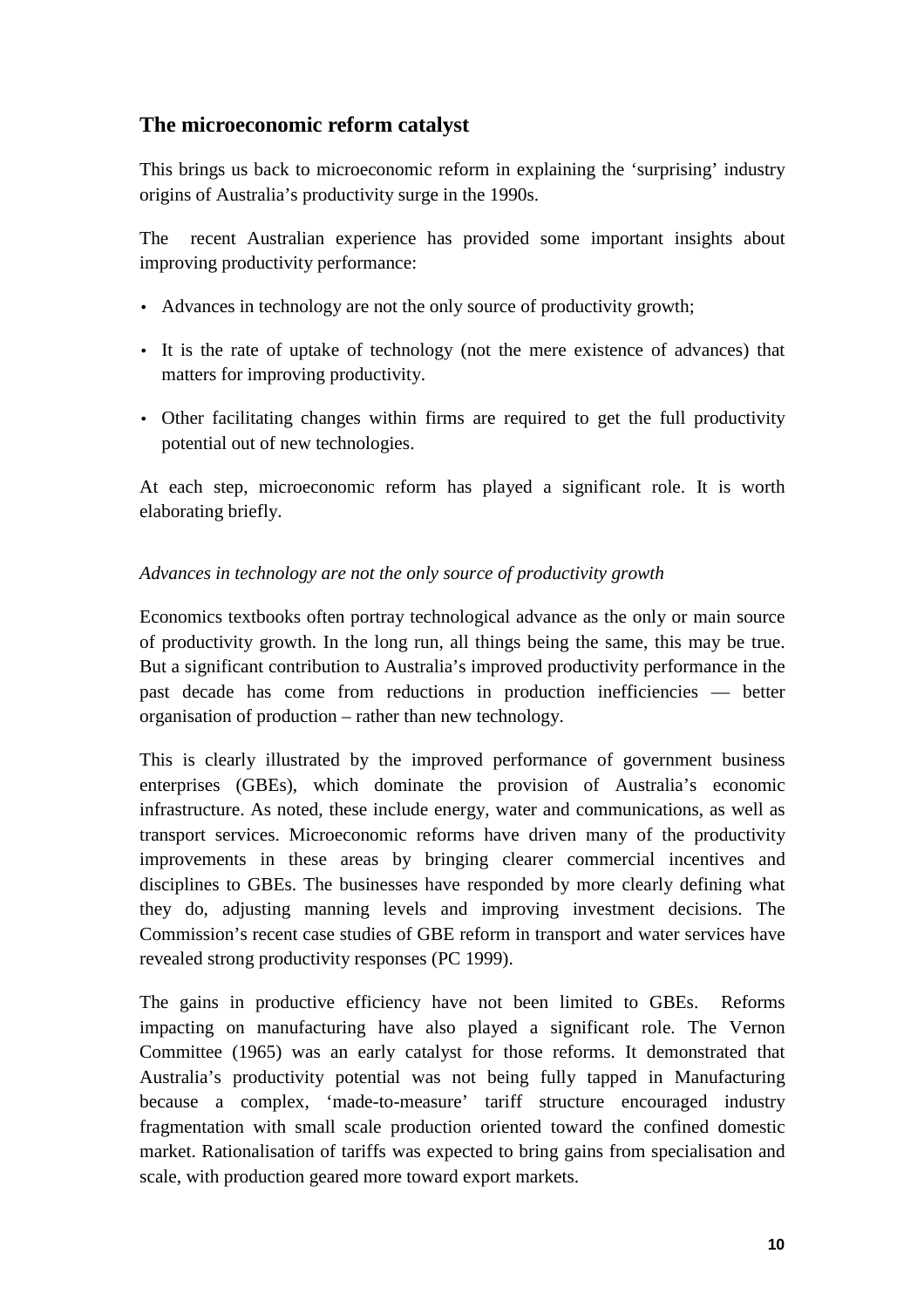Recent case studies by the Productivity Commission have illustrated that subsequent efficiency gains were linked to reductions in manufacturing protection. For example, Whitegoods, TCF and PMV were all in a similar, highly-protected position in the late 1970s. But protection was lowered more quickly in Whitegoods through the 1980s and its productivity improved more markedly than in the other two industries (PC 1999).

#### *The importance of technology uptake*

I have already noted that Australia moved quickly by international standards in its uptake of ICTs in the 1990s. This rapid diffusion of technology is in marked contrast to the sluggish behaviour of Australian firms in earlier decades.

In most developed countries, the manufacturing sector was an important focus of innovation in the post-war boom period. Yet available technologies were not picked up in Australia. The Jackson Committee of 1975 lamented this failure, in its review of Australia's manufacturing sector:

'Much of the equipment in factories … is old, inefficient and overdue for replacement; desirable technical innovations have been delayed; and the physical conditions for the workforce leave much to be desired. …

Australia's relatively poor performance can be explained by a variety of factors including poor labour relations, outdated or inappropriate technology, lack of scale economies and inadequate management techniques.'

A senior business leader a few years later noted the implications of governmentsupported resistance to change (Uhrig 1979, p. 5):

'… during a very long period in which the absence of rapid change was assured, an evolutionary process had encouraged the development of managers who were best fitted for those circumstances. For this reason, the talents of a great many of our managers are administrative and bureaucratic rather than entrepreneurial.'

The stronger competitive forces in more recent times have strengthened the incentives to adopt technologies that can be used to upgrade productivity and competitiveness and to develop new products and markets (PC 1999, Johnston et.al. 2000). That same pressure has seen a turnover in senior managerial ranks, with greater rewards for productive endeavours relative to rent seeking. In the process, and also reflecting the more general shift to services, Australia has transformed itself from a technological laggard into an advanced user of new technology.

An important Business Council of Australia study in the 1990s (Carnegie and Butlin 1993) noted:

The internationalisation of the Australian economy and the new performance standards it requires are the predominate drivers of enterprise innovation. They have led to broad improvements in standards, moves to increase value to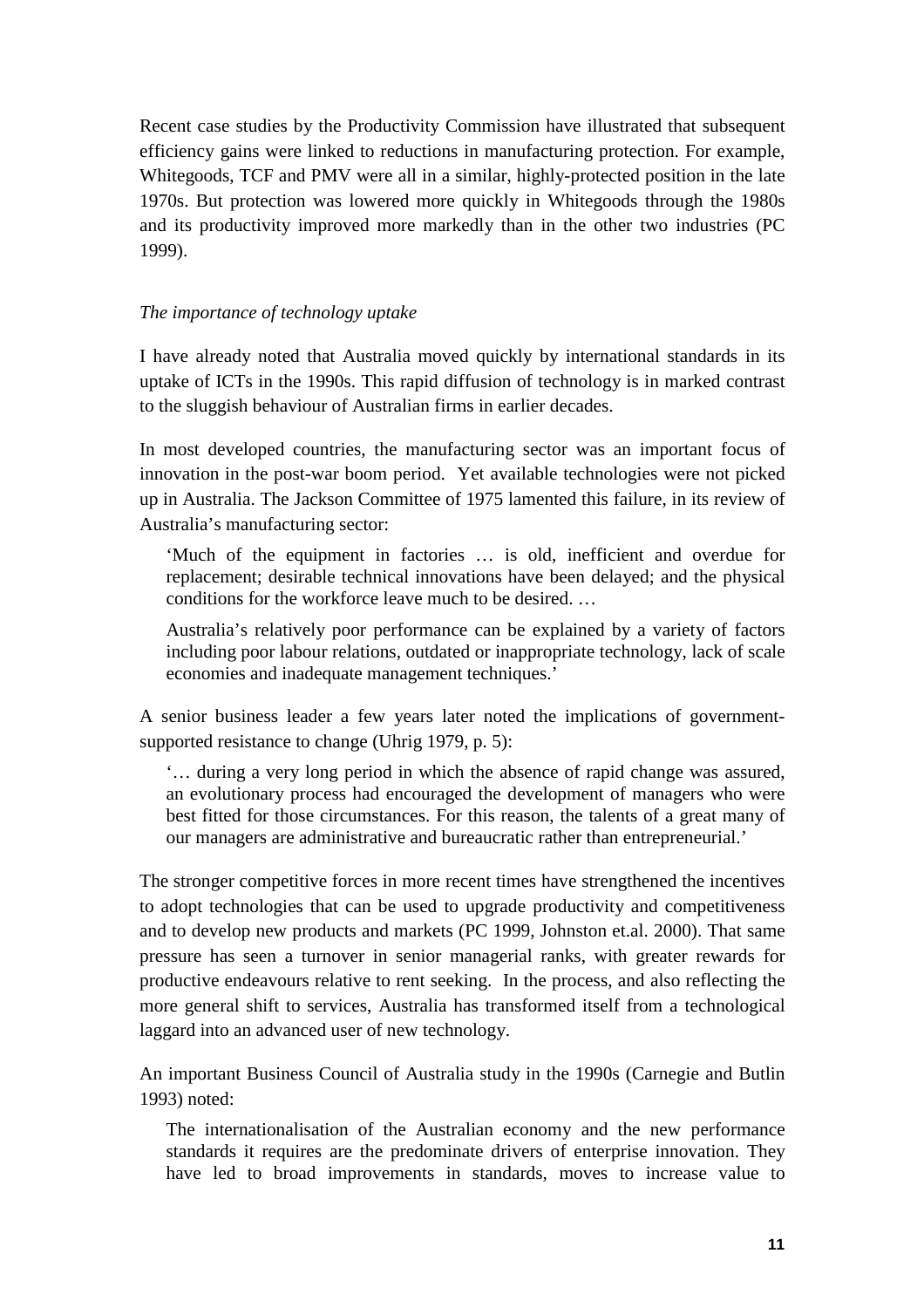customers, the search for new products, the ability to turn problems of scale into competitive advantages and the successes of international niche marketing (pp. 330-31).

#### *The need for flexibility and adaptation to get the most out of new technology.*

The clear message emerging from studies of firms' use of ICT is that, generally speaking, the large productivity gains do not come from 'bolting-on' ICT to existing modes of production. The gains come from using ICT as part of a process of business transformation. Flexibility and adaptation are key.

Again, the case of Wholesale trade — the stand out performer of the 1990s illustrates the point. The benefits of transformation to fast flow-through systems in that sector depended importantly on the increased flexibility in labour markets. Industrial relations reforms promoted enterprise flexibility and autonomy, including through the introduction of split shifts and reduced scope for demarcation disputes.

In contrast , the persistent labour market rigidities in much of Europe appear to have reduced the potential for those countries to reap ICT-related productivity gains.

#### **The gains from reform and productivity growth**

The study of Australian wholesale trade also illustrates why the benefits of reforms can show up in perhaps unexpected places. The distribution of motor vehicles is one major area of wholesaling. With the increase in international competition (following the reduction in trade barriers), domestic producers looked for savings all along the 'value-chain' — not just in the production of motor vehicles, but also in their distribution and marketing. In other words, increased competitive pressure in downstream markets can have a strong influence upstream. (This was also the story of GBE reform.)

What has also emerged is that the benefits of productivity gains have not been wholly absorbed by businesses, but have generally been passed on to users and consumers. In particular, notwithstanding the major turnaround in the productivity of wholesale trade, gross profit margins declined (Parham, Barnes, Roberts and Kennett 2000). It seems that a more competitive environment not only drives more productivity gains, it also means that the consumer receives more of the benefit from productivity gains through lower prices.

The gains to the community from productivity growth have been substantial at the national level. Growth in real average incomes of Australians accelerated from 1.4 per cent a year in the 1980s to 2.5 per cent a year in the 1990s. MFP growth accounted for over 90 per cent of that acceleration (Parham, Barnes, Roberts and Kennett 2000).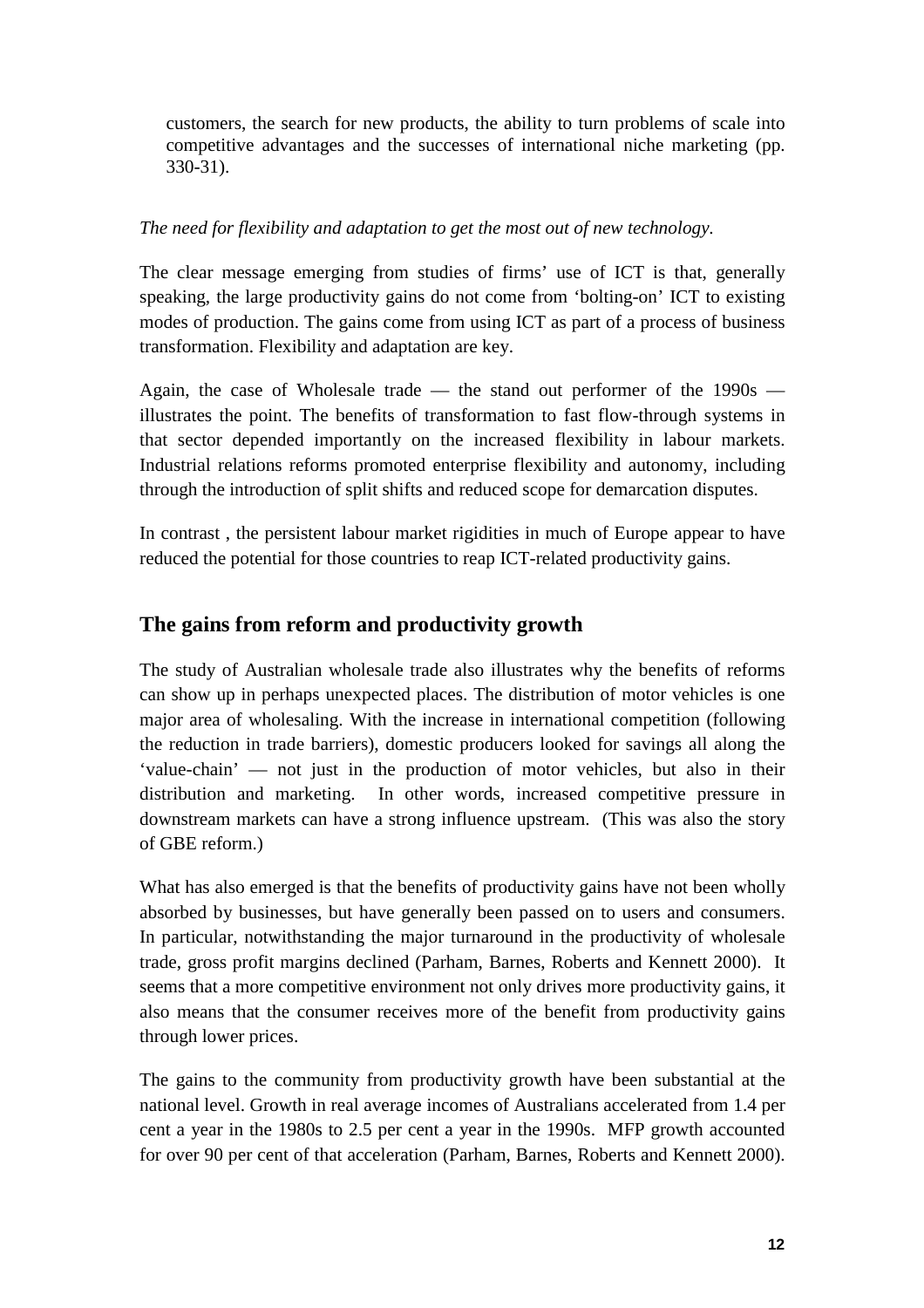Without it, Australian households would on average have been \$7000 poorer annually by the end of the decade.

## **The productivity outlook**

-

Notwithstanding the possibility of external economic shocks, there are grounds for optimism about the general productivity outlook for Australia. The underlying rate of productivity growth may not continue at its 1990s rate, when there was considerable scope for us to 'catch-up' to other countries after decades of lagging. But it is unlikely to fall back to the rate of the late 1970s and 1980s.

For one thing, the heightened incentives and disciplines for improved performance are not temporary. The reduction of barriers to competition and removal of impediments to innovation can be expected to have lasting effects on the dynamism of our economy. And, to the extent that the economy has become more flexible and adaptable, its capacity to deal with any future external shocks and to continue to benefit from technological advances will have improved.

In this respect, although a lot has been said about the potential productivity gains from computer networks (especially e-commerce through the Internet and specialised networks), their realisation remains largely ahead of us. The use of e-commerce only became widespread in the United States at the end of the 1990s, with Australia a little way behind. But, for reasons just outlined, Australia is now well placed to reap the productivity gains that may flow from e-commence. We can also take heart from the fact that US analysts are optimistic about the scope for ongoing productivity gains in that economy flowing from ICT use (Greenspan 2002).

While Australia's aggregate productivity performance has outstripped that of most OECD countries, some industry sectors – notably Manufacturing and Retail trade – have not shown as much strength as in other countries. As demonstrated earlier, productivity growth in these industries stagnated in the 1990s, whereas it accelerated in the United States and other economies (BLS 2002, McKinsey Global Institute  $2001$ ).<sup>3</sup> On the face of it, there should be scope to reinvigorate productivity growth in these sectors. One possibility is that, in some areas, firms have been insulated from the need or constrained in their ability to undertake the reorganisations that can generate large productivity gains.

What does seem clear, is that government policy will continue to play an important role in Australia's future productivity performance. Detailed industry research

 $3$  The acceleration in productivity growth in US durables manufacturing is partly related to ICTs. The absence of ICT production in Australia would be one reason for Australia falling behind US productivity levels. However, Australia's Manufacturing productivity has also fallen behind that of many other OECD countries (van Ark and Timmer 2001).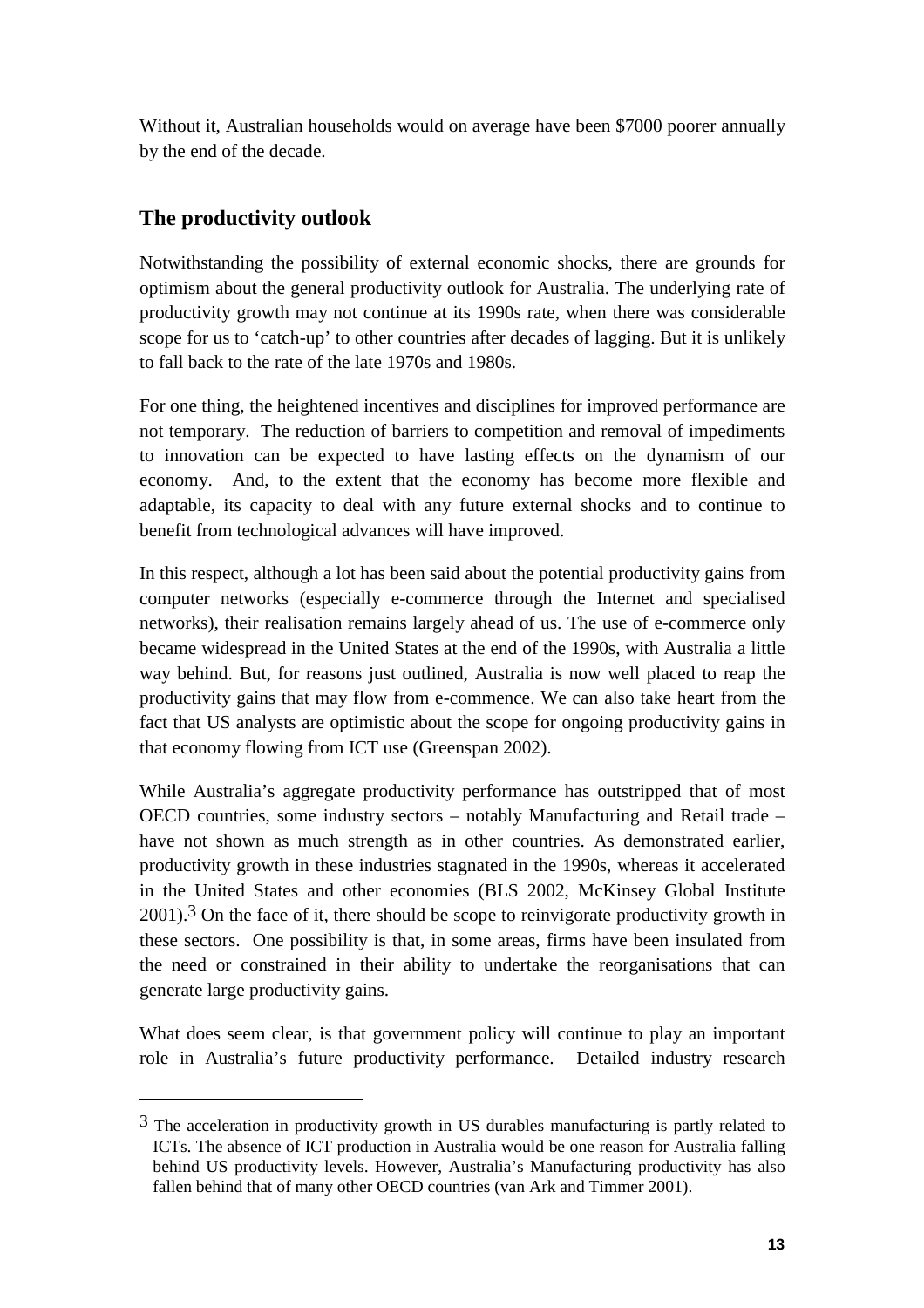confirms the strong links between microeconomic reform and the 1990s productivity acceleration. Its two-sided influence – generating external competitive pressure and the internal flexibility for firms to respond – has been particularly important to the 'new economy' story in the services sector.

Labour reforms have been the key to this and they will remain of central importance. But the closer that the Australian economy gets to its technological and productive frontier, the more important will innovation be to our continuing progress. Innovation embraces a lot more than technological progress. And while technology can always be imported, its innovative use is largely a domestic issue. Ultimately how well we do it depends on the intellectual qualities and attitudes of the managers and workforces in Australian enterprises. That in turn largely depends on the effectiveness of our education and training systems. Ensuring that those systems work well – and there is growing evidence to the contrary – will be one of the key challenges in sustaining Australia's productivity performance in the future.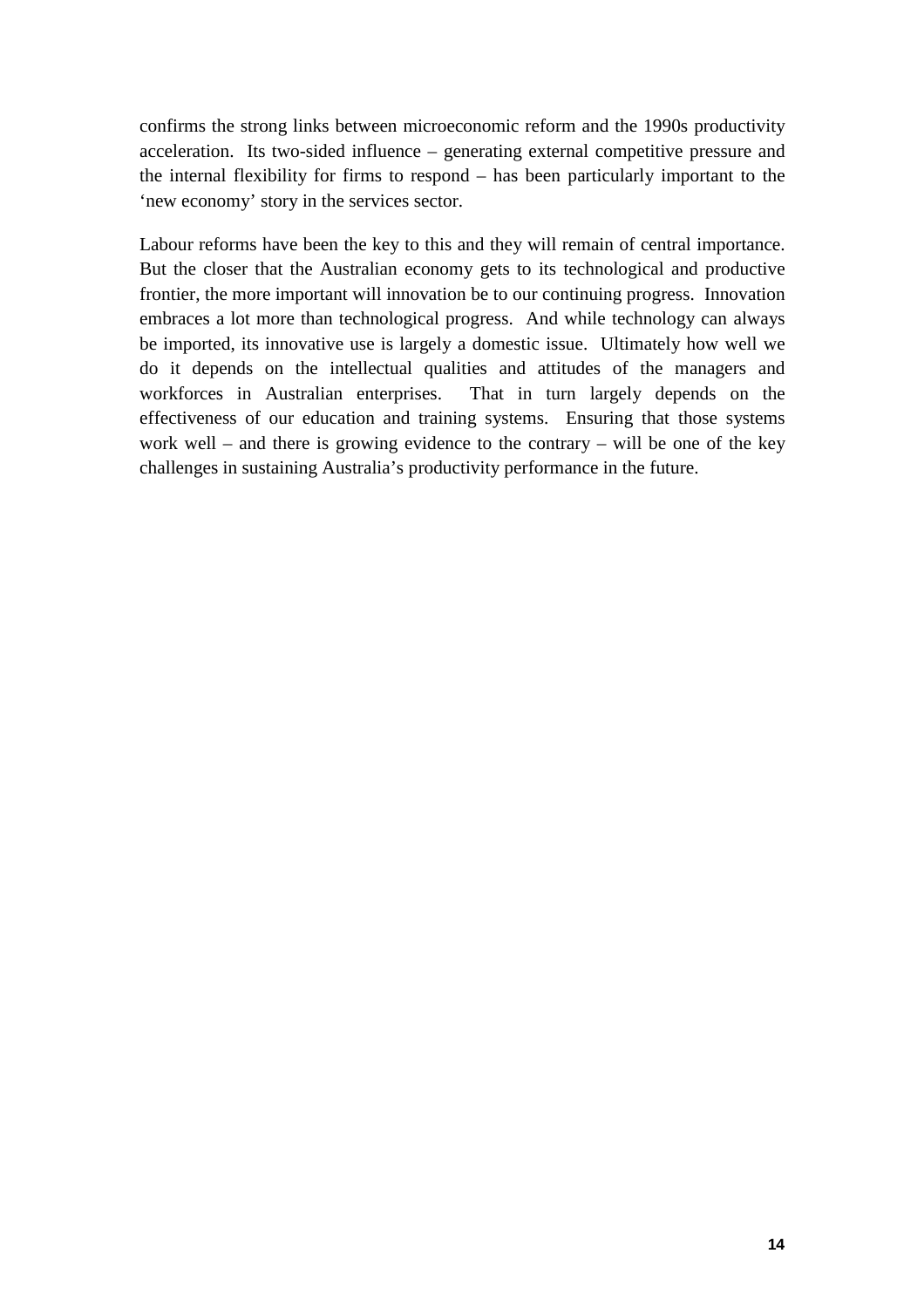

#### **Appendix A: Multifactor productivity by industry sector, 1974-75 to 2000-01**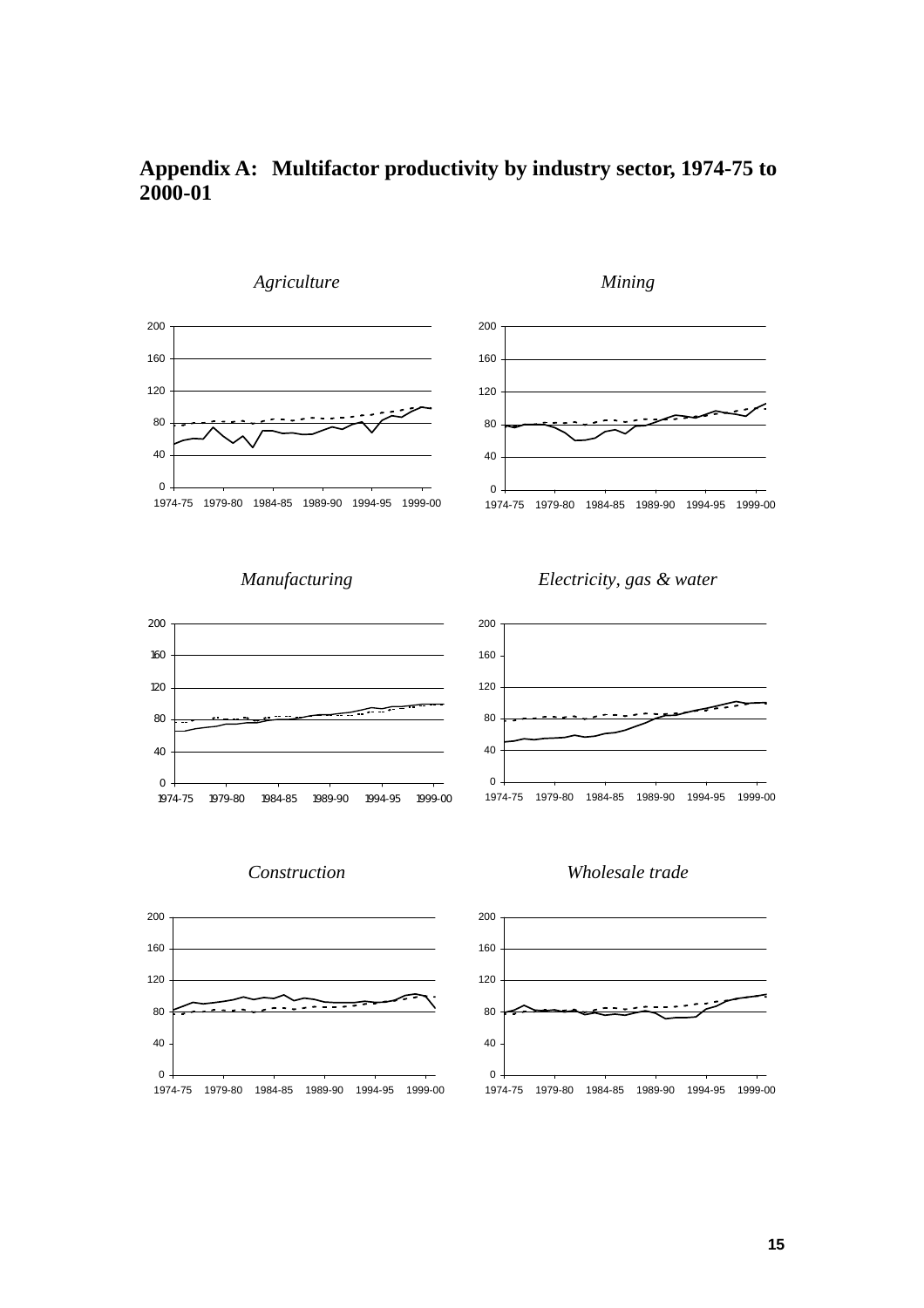*Retail trade Accommodation, cafes & restaurants*



-Industry - - - - Market sector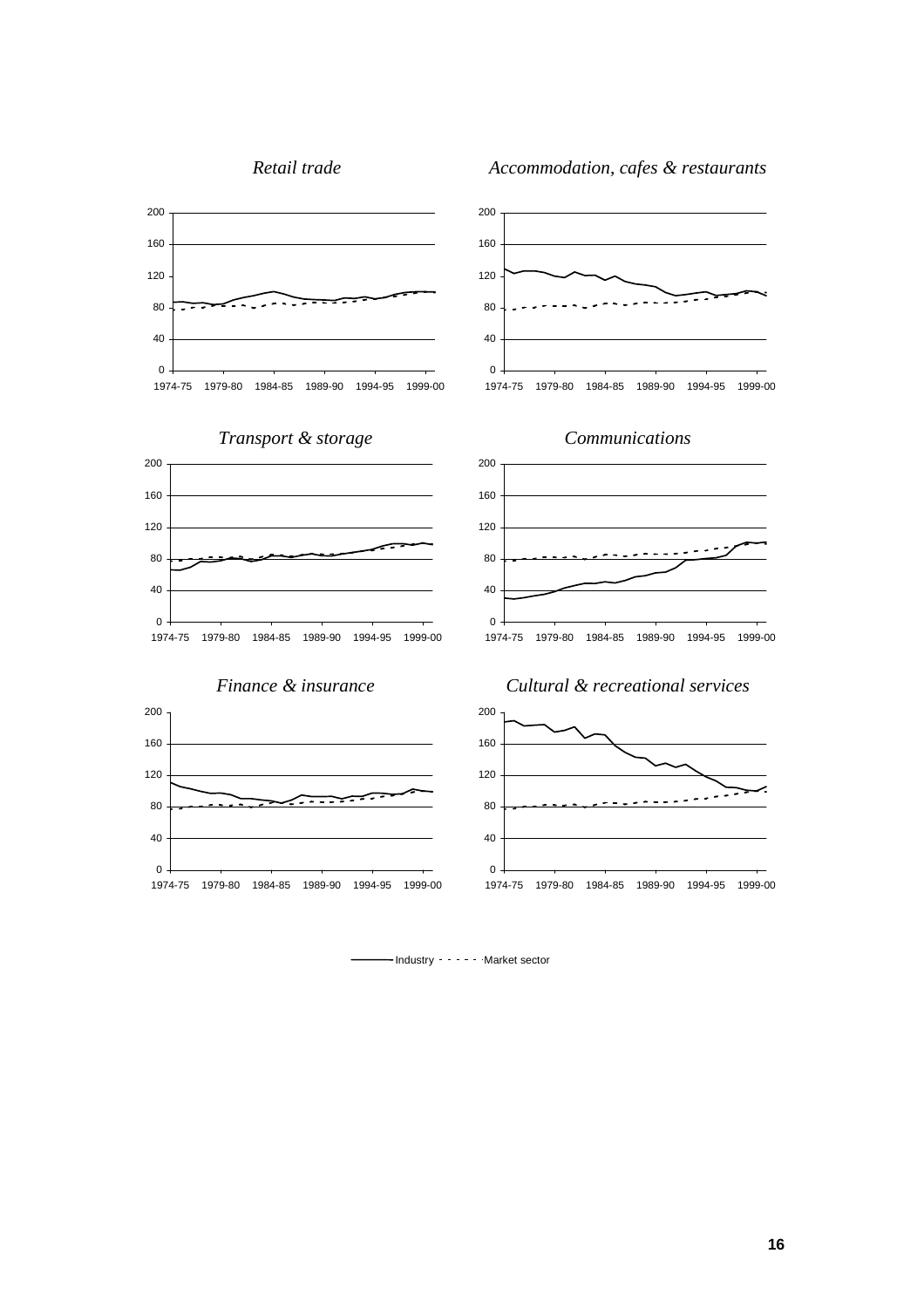## References

- ABS (Australian Bureau of Statistics)*, Australian System of National Accounts, 2000- 01,* Cat. no. 5204.0, ABS, Canberra.
- BLS (Bureau of Labour Statistics) 2002, *Productivity and Costs. Preliminary Fourth-Quarter and Annual Averages for 2001*, February 6, (http://www.bls.gov/news.release/prod.nr.htm)
- Brynjolfsson, E. and Hitt, L. 2000, 'Beyond Computation: Information Technology, Organizational Transformation and Business Performance', *Journal of Economic Perspectives*, vol. 14, no. 4, Fall, pp 23-48.
- Carnegie, R. and Butlin, M. 1993, *Managing the Innovating Enterprise: Australian Companies Competing with the World's Best*, Business Council of Australia, Melbourne.
- Gordon, R. J. 2000, 'Does the "New Economy" Measure up to the Great Inventions of the Past?', *Journal of Economic Perspectives*, vol. 14, no. 4, Fall, pp. 49-74.
- Greenspan, A. 2002, *Remarks by Chairman Alan Greenspan, At the Bay Area Council Conference*, San Francisco, California, January 11.
- Jackson Committee (Committee to Advise on Policies for Manufacturing Industry) 1975, *Policies for Development of Manufacturing Industry*, vol. 1, Report to the Prime Minister, (Mr R.G. Jackson, Chairman), AGPS, Canberra.
- Johnston, A., Porter, D., Cobbold, T. and Dollamore, R. 2000, *Productivity in Australia's Wholesale and Retail trade*, Productivity Commission Staff Research Paper, AusInfo, Canberra.
- McGuikin, R.H and van Ark, B. 2001, *Perspectives on a Global Economy. Making the Most of the Information Age: Productivity and Structural Reform in the New Economy*. Research Report R-1301-RR, The Conference Board, New York.
- McKinsey Global Institute 2001, *US Productivity Growth 1995-2000. Understanding the contribution of Information Technology relative to other factors*, McKinsey Global Institute, Washington, DC, October.
- OECD (Organisation for Economic Co-operation and Development) 2001a, *The New Economy: Beyond the Hype: Final Report on the OECD Growth Project,* OECD, Paris.
- OECD 2001b, *OECD Science, Technology and Industry Scoreboard. Towards a knowledge-based economy. 2001 Edition.* OECD, Paris.
- Parham, D. 2001, 'Evidence of growth speaks for itself', *Australian Financial Review*, 13 December, page 50.